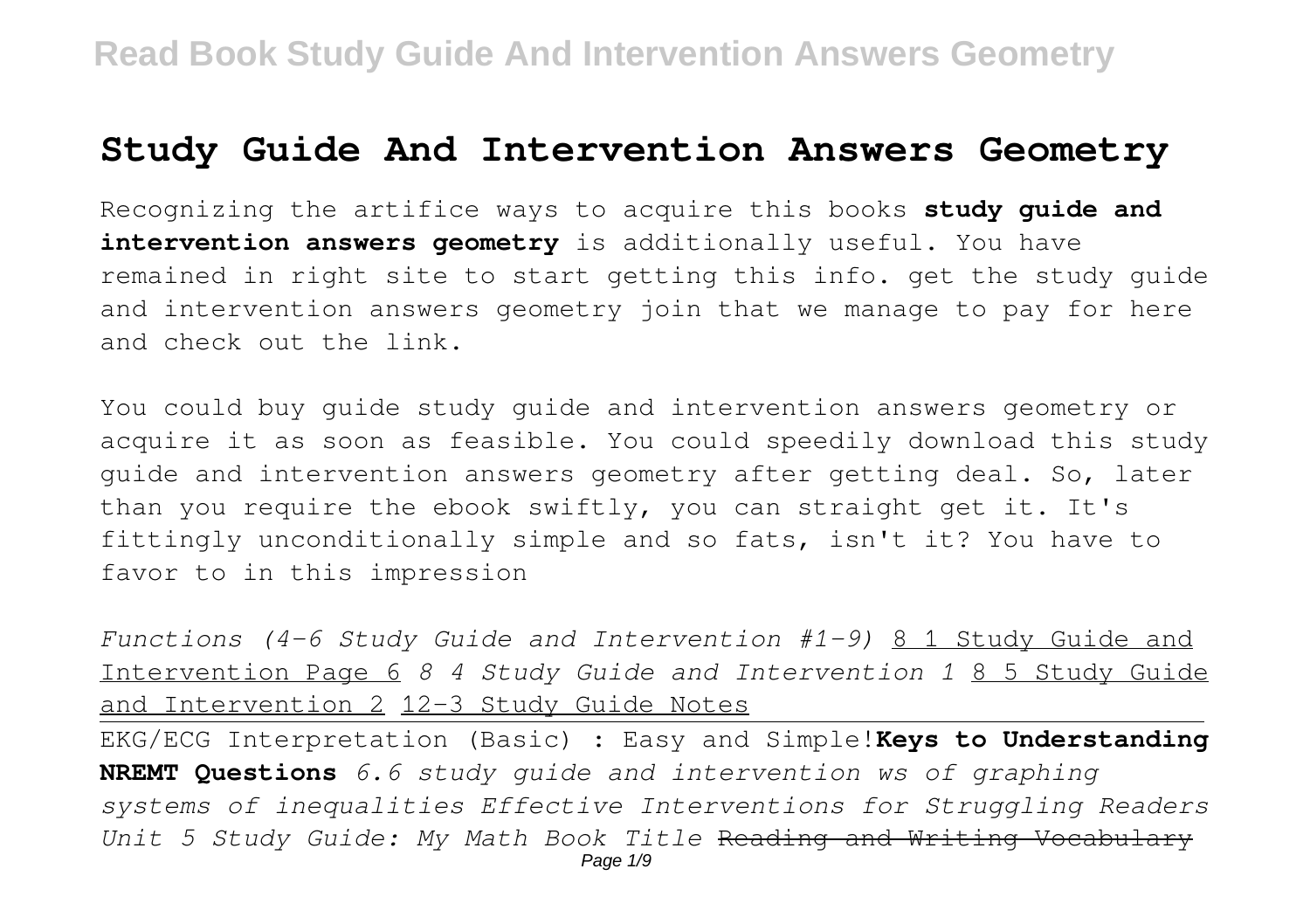for the Naturalization Test (2020) Special Education: Everything You Need to Know Jose Garcia ACLS Guide Pearson Vue Trick Explained! Five tough questions to help you pass the NREMT IELTS – The 5 Step Study Plan Michael Wood - In search of Beowulf ECG Rhythm Recognition Practice - Test 1 *?days leading up to finals week!? final lab/field activity, tests, lectures, note taking || UWI* PHR SPHR Practice Exam Prep Seven. SHRM Practice Exam Prep. PHR Self-Study Course on Teachable. *Emotional \u0026 Behaviorally Disturbed Students (EBD) What to expect from SHRM's remote proctoring?* **Guidelines Grammar \u0026 Maths Senior Phase Study Guides** *ACLS CERTIFICATION: 2020 IMPORTANT TIPS TO PASS THE ACLS/BLS CERTIFICATION LIKE A BOSS CHEAT SHEET* Lesson 2-1 Geometry, pg. 5-8 Online Learning Guide *LCSW Exam Prep Updated* Study Guide for Beowulf

Best Free ASWB Masters Exam Study Guide**10 Best GED Prep Books 2020** *Study Guide And Intervention Answers*

completed Study Guide and Intervention Workbook can help you in reviewing for quizzes and tests. To the Teacher These worksheets are the same ones found in the Chapter Resource Masters for Glencoe Geometry. The answers to these worksheets are available at the end of each Chapter Resource Masters booklet as well

*Study Guide and Intervention Workbook - Quia*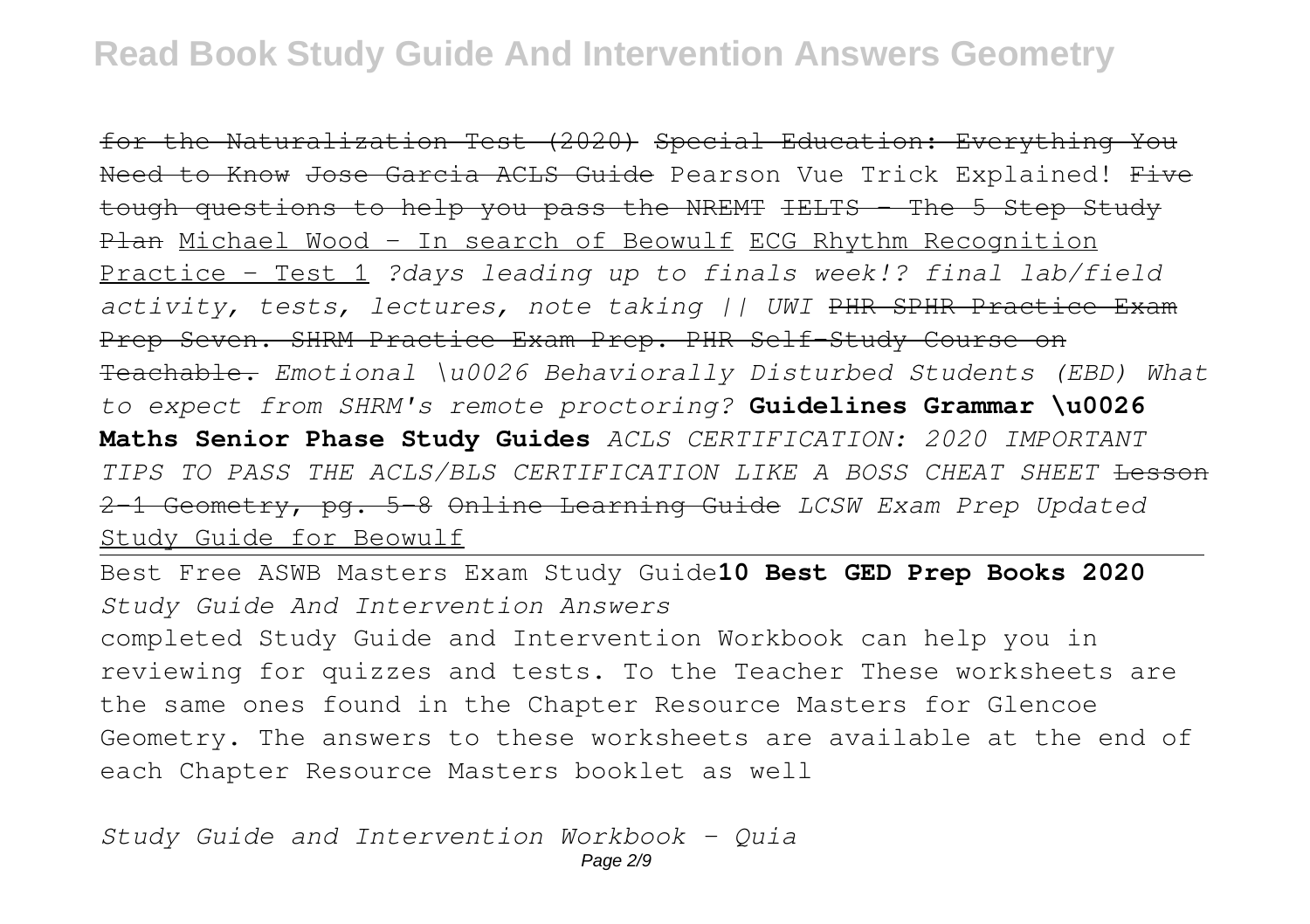Download: GLENCOE STUDY GUIDE INTERVENTION ALGEBRA 1 ANSWER KEY PDF Best of all, they are entirely free to find, use and download, so there is no cost or stress at all. glencoe study guide intervention algebra 1 answer key PDF may not make exciting reading, but glencoe study guide intervention algebra 1 answer key is packed with valuable ...

*11-1 Study Guide And Intervention Answer Key* Study Guide and Intervention Parallel Lines and Transversals Relationships Between Lines and Planes When two lines lie in the same plane and do not intersect, they are parallel. Lines that do not intersect and are not coplanar are skew lines. In the figure, is parallel to m, or || m. You can also write PQ ??? || RS ??. Similarly, if two planes do not intersect, they are

*NAME DATE PERIOD 3-1 Study Guide and Intervention* Study Guide and Intervention Solving  $x^2 + bx + c = 0$  Factor  $x^2 + bx + c$ c To factor a trinomial of the form  $2x+bx+c$ , find two integers, m and p, whose sum is equal to b and whose product is equal to c. Factor each polynomial. a.

*Study Guide And Intervention Answer Key 8 1*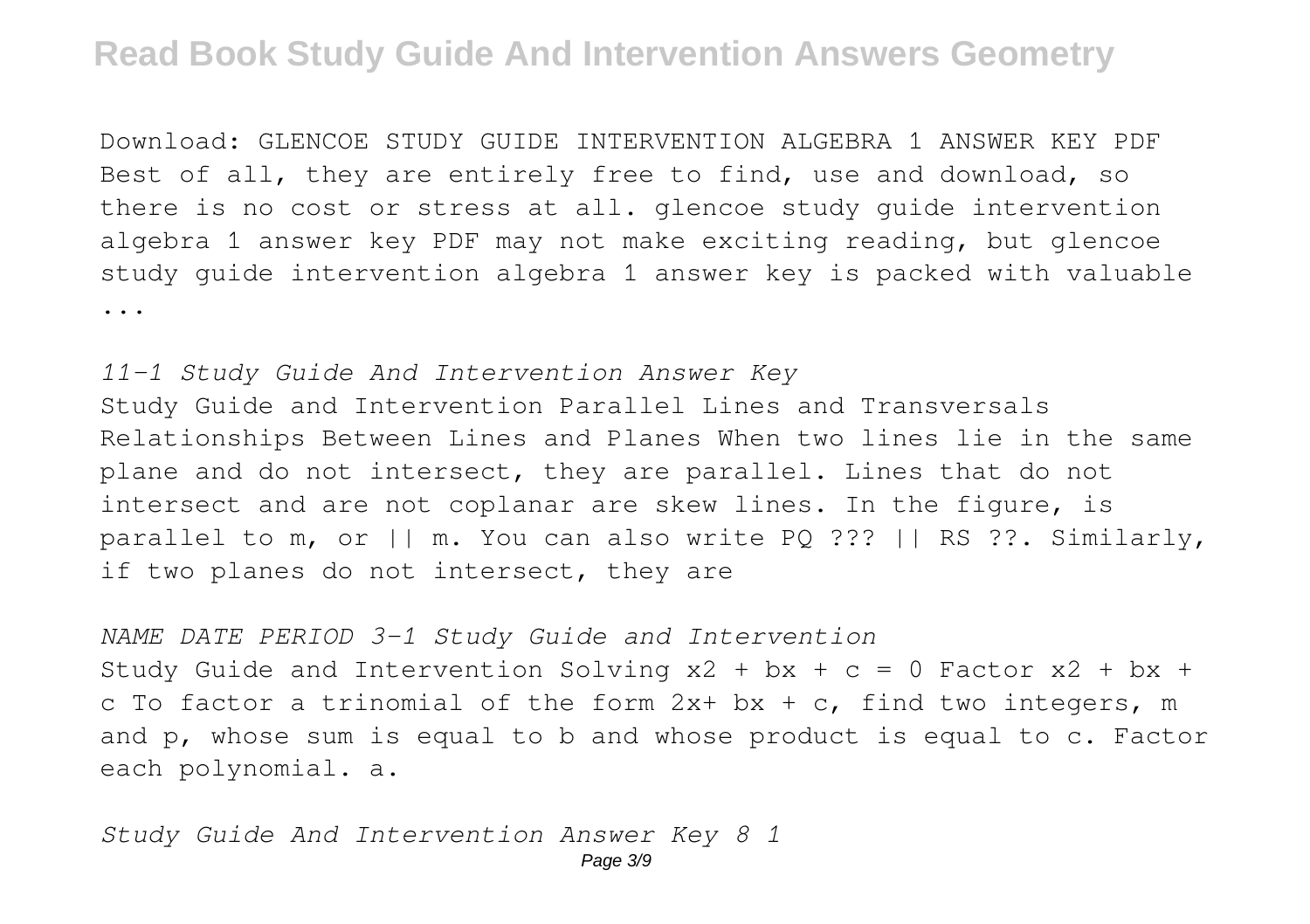completed Study Guide and Intervention Workbook can help you in reviewing for quizzes and tests. To the Teacher These worksheets are the same ones found in the Chapter Resource Masters for Glencoe Pre-Algebra. The answers to these worksheets are available at the end of each Chapter Resource Masters booklet

#### *Study Guide and Intervention Workbook*

5-1 Study Guide and Intervention (continued) Bisectors of Triangles ??MR is the angle bisector of ?NMP. Find x if  $m$ ?1 = 5x + 8 and  $m$ ?2 = 8x-16. 1 2 N R M P MR is the angle bisector of ?NMP, so m?1 = m?2. 5x  $+ 8 = 8x - 16$  24 = 3x 8 = x Exercises Find each measure. 1. ?ABE 2. ?YBA 43° \$ # " &: ' # " 47° 8 8 3. MK 4. ?EWL 7. 5 2 + 1 3x-8 8 &-+  $(7x + 5)$ °  $(3x + 21)$ °

*Example 1 Example 2 ?? Answers ??. Find* Study Guide and Intervention Solving  $x^2 + bx + c = 0$  Factor  $x^2 + bx + c$ c To factor a trinomial of the form  $2x+bx+c$ , find two integers, m and p, whose sum is equal to b and whose product is equal to c. Factor each polynomial. a.  $x^2 + 7x + 10$  In this trinomial, b= 7 and c = 10. Factors of 10 Sum of Factors 1, 10 11 2, 5 7 Since  $2 + 5 = 7$  and  $2 + 5 = 7$ 10, let  $m=2$  and  $p=5$ .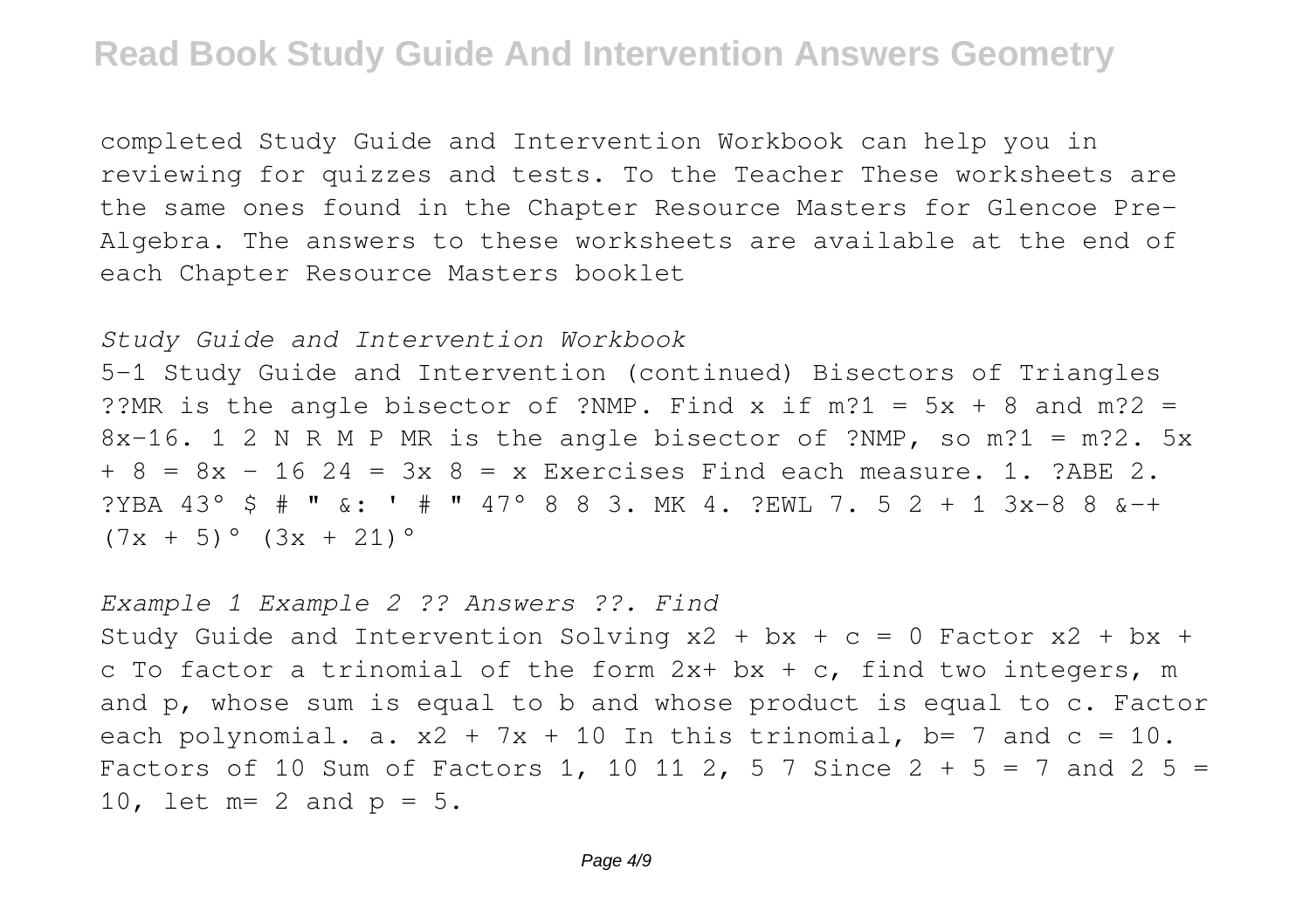*NAME DATE PERIOD 8-6 Study Guide and Intervention* 3-3 Study Guide and Intervention Slopes of Lines Slope of a Line The slope m of a line containing two points with coordinates  $(x 1, y 1)$ and  $(x 2, y 2)$  is given by the formula m = ? y 2-y 1 x 2-x 1, where x 1 ? x 2. Find the slope of each line. For line p, substitute (1, 2) for  $(x 1, y 1)$  and  $(-2, -2)$  for  $(x 2, y 2)$ .  $m = ? y 2-y 1 x 2-x 1 =$  $? - 2 - 2$  or  $-2 - 1$  ?4 3

### *NAME DATE PERIOD 3-3 Study Guide and Intervention* Study Guide and Intervention Distance and Midpoints Distance Between Two Points Distance on a Number Line Distance in the Coordinate Plane AB x 1 x 2 AB =  $|x \text{ } 1-x \text{ } 2|$  or  $|x \text{ } 2-x \text{ } 1|$  Distance Formula: y 0 x B(x 2, y2) A(x 1, y1) d = 2? (x 2-x 1) + (y 2-y 1) 2 Use the number line to find AB. AB =  $|(-4) - 2| = |-6| = 6-5-4-3-2-1$  0123 AB Example 2 Find the distance

*NAME DATE PERIOD 1-3 Study Guide and Intervention*

Study Guide and Intervention Solving  $ax2 + bx + c = 0$  Factor  $ax2 + bx$  $+$  c To factor a trinomial of the form ax2  $+$  bx  $+$  c, find two integers, m and p whose product is equal to ac and whose sum is equal to b. If there are no integers that satisfy these requirements, the polynomial is called a prime polynomial. Factor 22 + 15x + 18. x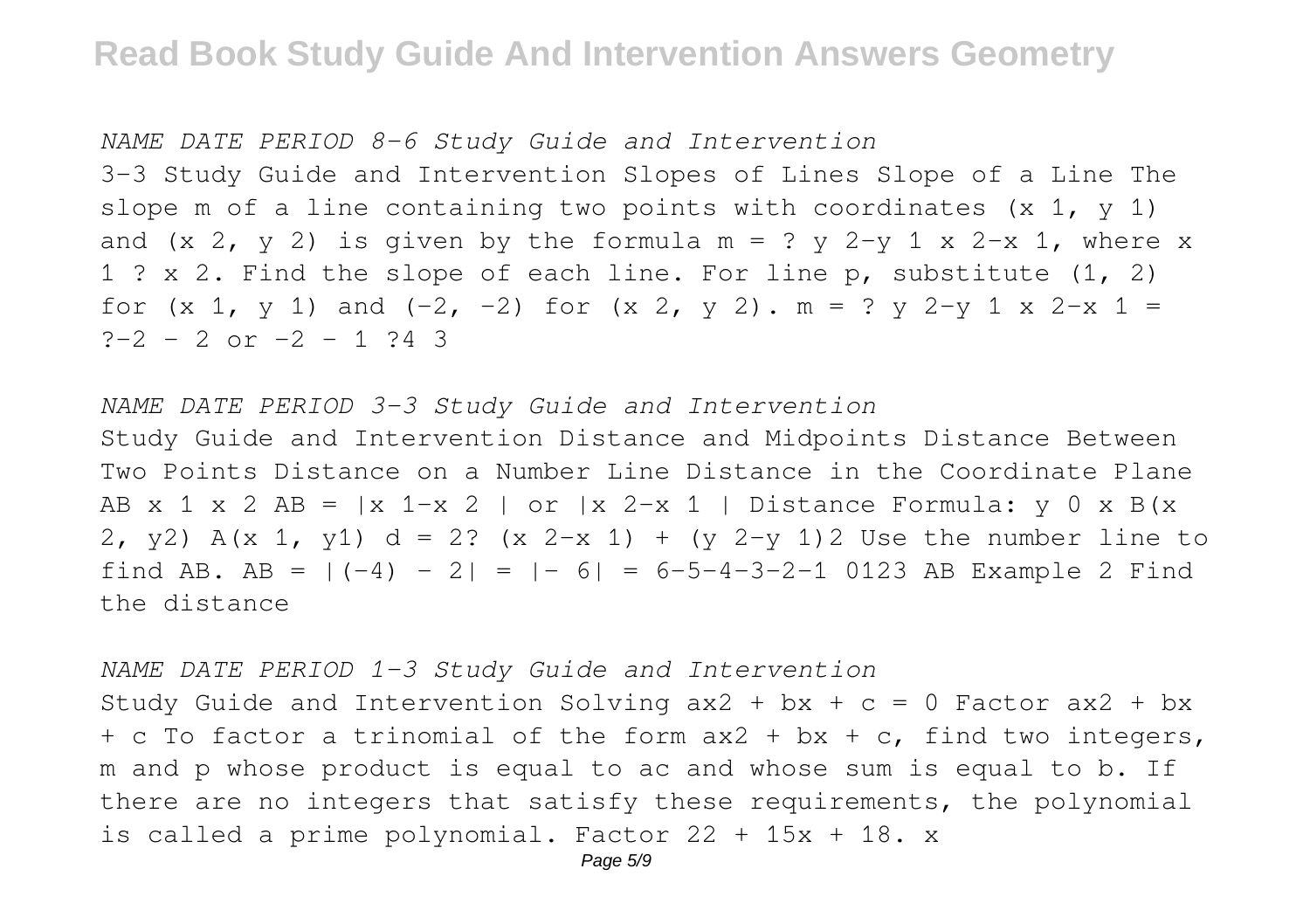*NAME DATE PERIOD 8-7 Study Guide and Intervention* NAME DATE PERIOD 1-4 Study Guide and Intervention Angle Measure Measure Angles If two noncollinear rays have a common endpoint, they form an angle. The rays are the sides of the angle. The common endpoint is the vertex. The angle at the right can be named as LA, L BAC, I-CAB, or Ll.

#### *Home - Breathitt County Schools*

Study Guide and Intervention (continued) Circular Functions Periodic Functions A periodic function has y-values that repeat at regular intervals. One complete pattern is called a cycle, and the horizontal length of one cycle is called a period. The sine and cosine functions are periodic; each has a period of 360° or 2? radians.

#### *NAME DATE PERIOD 12-6 Study Guide and Intervention*

6-7 Study Guide and Intervention - Weebly. Chapter 6 45 Glencoe Algebra 2. 6-7. Step 1 Isolate the radical on one side of the equation. Step 2 To eliminate the radical, raise each side of the equation to a power equal to the index of the radical. Step 3 Solve the resulting equation.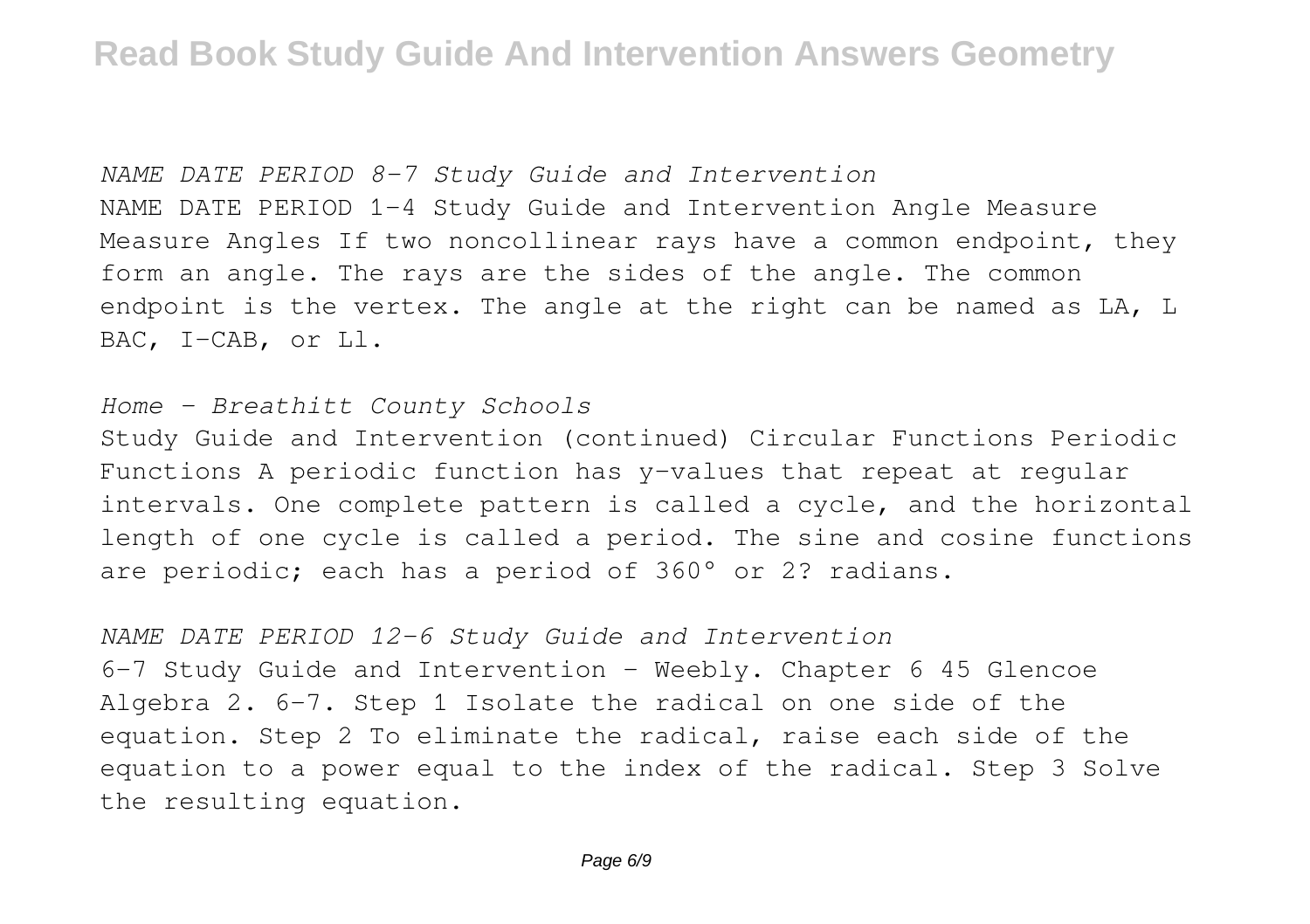*Study Guide And Intervention 7-6 Answers*

Study Guide and Intervention A Plan for Problem Solving Plant A and Plant B are two new experimental apple trees being grown in a laboratory. The table displays their heights, in millimeters, when they are 5 to 10 days old. Estimate the height of each plant on day 12. Understand You know their heights for days 5 to 10. You need to

*Study Guide and Intervention and Practice Workbook* Chapter 8-2 Study Guide and Intervention ANSWERS. NAME DATE 8-2 PERIOD Study Guide and Intervention Multiplying a Polynomial by a Monomial Polynomial Multiplied by Monomial The Distributive Property can be used to multiply a polynomial by a monomial. You can multiply horizontally or vertically. Sometimes multiplying results in like terms.

*2 2 Study Guide And Intervention Polynomial Functions Answers* Study Guide and Intervention Completing the Square Square Root Property Use the Square Root Property to solve a quadratic equation that is in the form "perfect square trinomial = constant." Solve each equation by using the Square Root Property. Round to the nearest hundredth if necessary. a.  $x^2-8x + 16 = 25 x^2 - 8x + 16 = 25 (x - 4)2$  $= 25$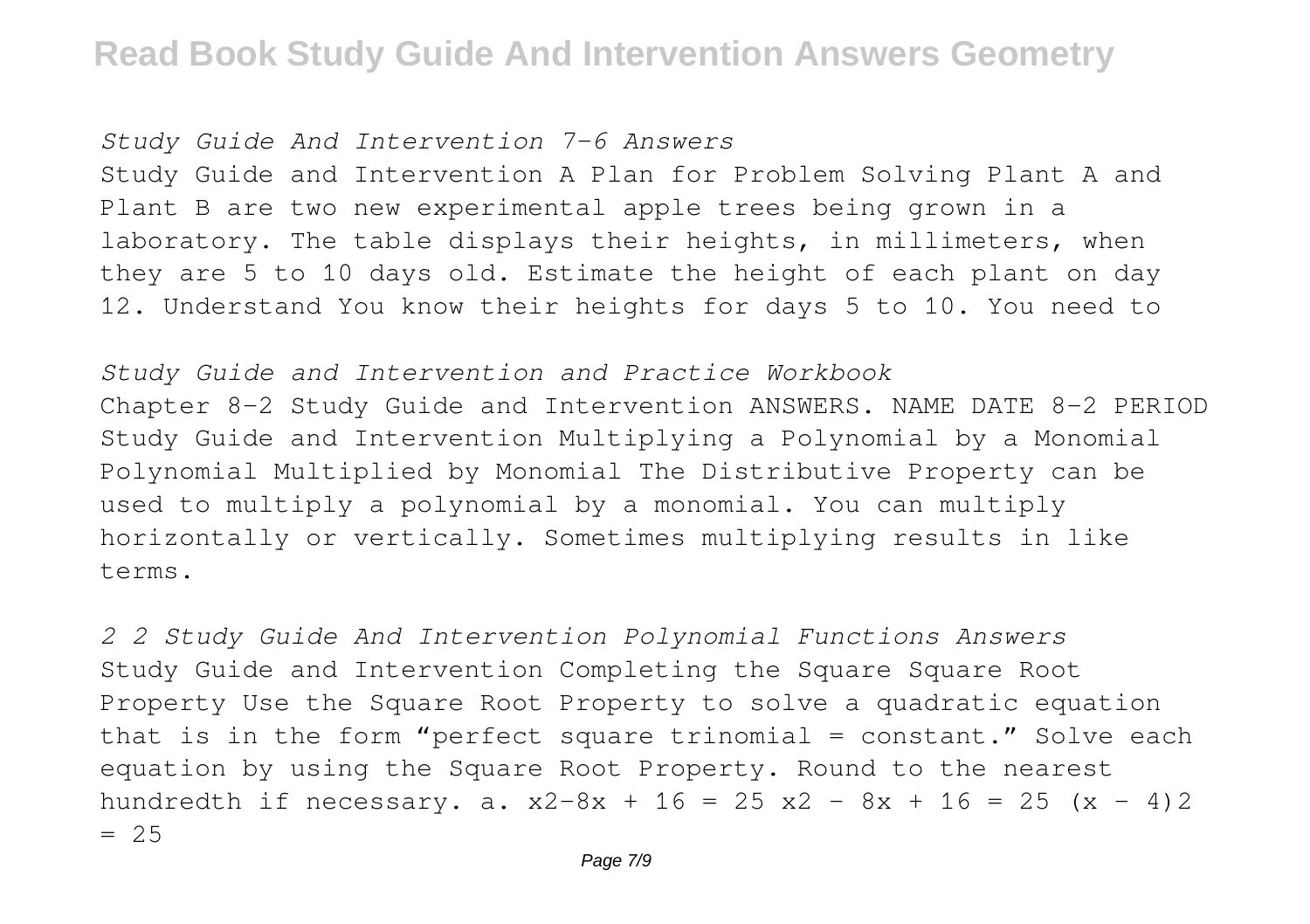*NAME DATE PERIOD 4-5 Study Guide and Intervention* Study Guide and Intervention (continued) Algebraic Proof 2-6 Property Segments Angles Reflexive  $AB = AB$  m? 1 = m? 1 Symmetric If  $AB = CD$ , then  $CD = AB$ . If m?  $1 = m$ ? 2, then m?  $2 = m$ ? 1. Transitive If AB =  $CD$ and CD = EF, then AB = EF. If m?  $1 = m$ ? 2 and m?  $2 = m$ ? 3, then m?  $1 =$ m? 3. Example Statements Reasons 1. m?1 = m?2 2. m?2 = m?3

*NAME DATE PERIOD 2-6 Study Guide and Intervention* View 1-5 Study Guide and Intervention Angle Relationships from ENGLISH MAIN at Jeff Davis High School. Name an angle or angle pair that satisfies each condition. 1. two adjacent angles ?LTN and

*1-5\_Study\_Guide\_and\_Intervention\_Angle\_Relationships ...* File about Glencoe Geometry Study Guide Answers is available on print and the answers to these worksheets are available at 1 1 glencoe geometry study. organized by chapter and lesson, with two Study Guide and Intervention worksheets for every lesson in.

*Glencoe Geometry Chapter 6 Study Guide And Intervention ...* Arithmetic Sequences as Functions Marisol is mailing invitations for her quinceanera 3-5 study guide and intervention arithmetic sequences